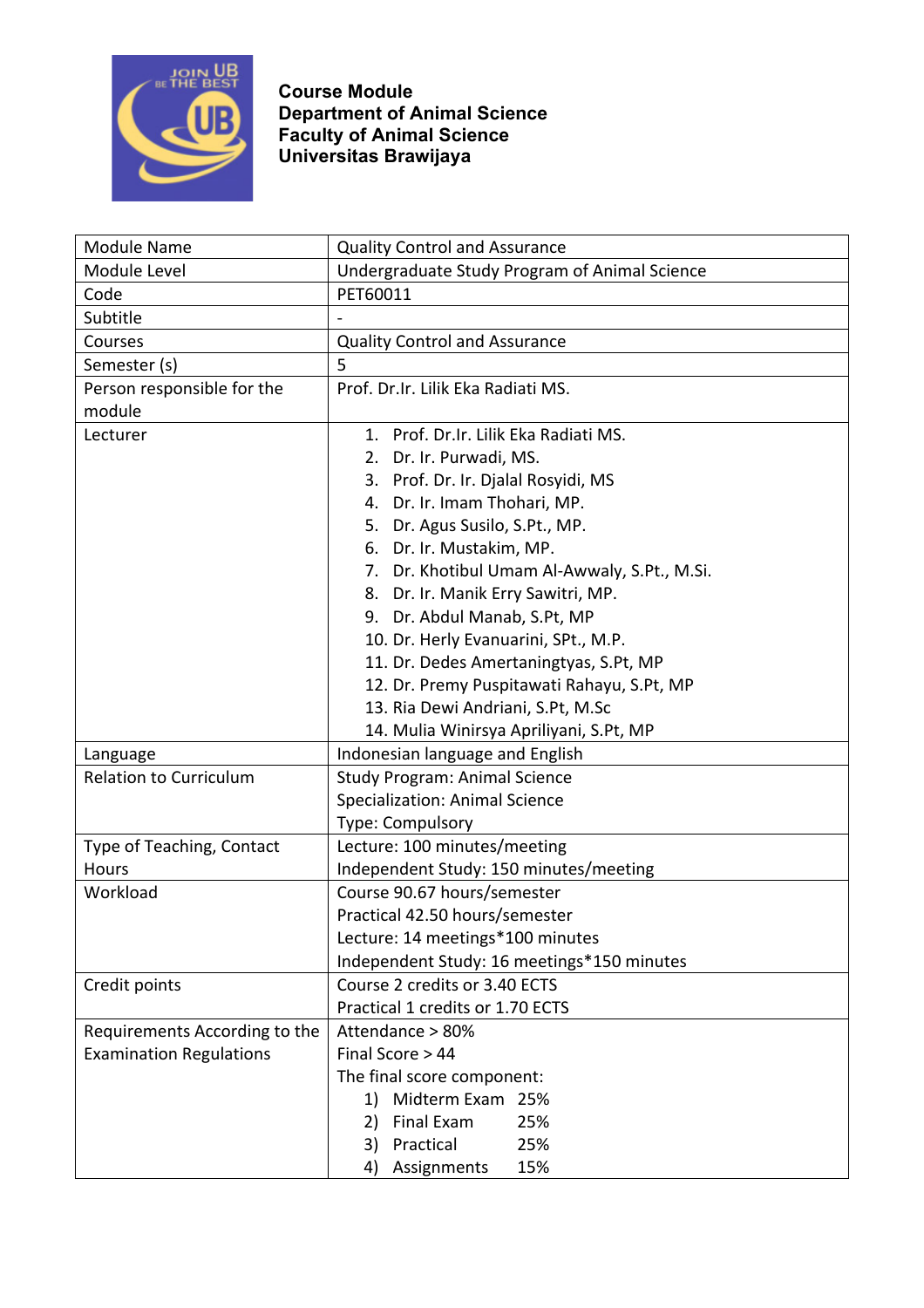

|                              | 5%<br>5) Quiz                                                       |
|------------------------------|---------------------------------------------------------------------|
|                              | 5%<br>6)<br>Activeness                                              |
| Recommended Prerequisite     | Introduction to Animal Product Technology, Animal Product           |
|                              | Handling                                                            |
| Module Objectives / Intended | Capability to analyse the development and implementation of         |
| <b>Learning Outcomes</b>     | technology through humanities, ethical and scientific value as      |
|                              | to provide appropriate solutions and ideas (LO 5)                   |
|                              | • Proficient in biology, physiology, animal nutrition, breeding,    |
|                              | farm management, and implementation in Animal Science (LO           |
|                              | 6)                                                                  |
|                              | Capability to perform an independent, standardization,              |
|                              | measurable, effective, efficient and sustainable work (LO 7).       |
|                              | Objectives:                                                         |
|                              | The objective of Quality Control and Assurance course are to        |
|                              | understand the quality, classification, quality components, quality |
|                              | policies, including codex, ISO-9000, SNI, and GMP (Good             |
|                              | Manufacturing Practices), Assessment of permissible (halal),        |
|                              | expired, organoleptic food quality control and quality control of   |
|                              | types of raw materials and processed products.                      |
|                              | Knowledge:                                                          |
|                              | Able to recognize and understand the quality management system      |
|                              | and standardization in the field of animal science                  |
|                              | <b>Skills</b>                                                       |
|                              | Cognitive                                                           |
|                              | able to understand the standardization and management system in     |
|                              | animal science                                                      |
|                              | Phsycomotoric                                                       |
|                              | able to analyze the application of HACCP and compilation of quality |
|                              | assurance plan                                                      |
|                              | Competences                                                         |
|                              | Know and understand the quality standardization in the              |
|                              | field of animal science                                             |
|                              | 2. Understand the quality management system including ISO           |
|                              | 9000, ISO 14000, and ISO 22000                                      |
|                              | 3. Analyze the application of Hazard Analysis Critical Control      |
|                              | Point (HACCP) and monitoring the HACCP system.                      |
|                              | 4. Provide skills in making the Compilation of Quality              |
|                              | Assurance Plans and compiling ISO documents.                        |
| Content                      | Scope of teaching material                                          |
|                              | Development of the quality system<br>1.                             |
|                              | 2. Indonesian National Standard (SNI)                               |
|                              | 3. Veterinary Control Number (VCN)                                  |
|                              | Quality management system - SNI ISO 9001:2015<br>4.                 |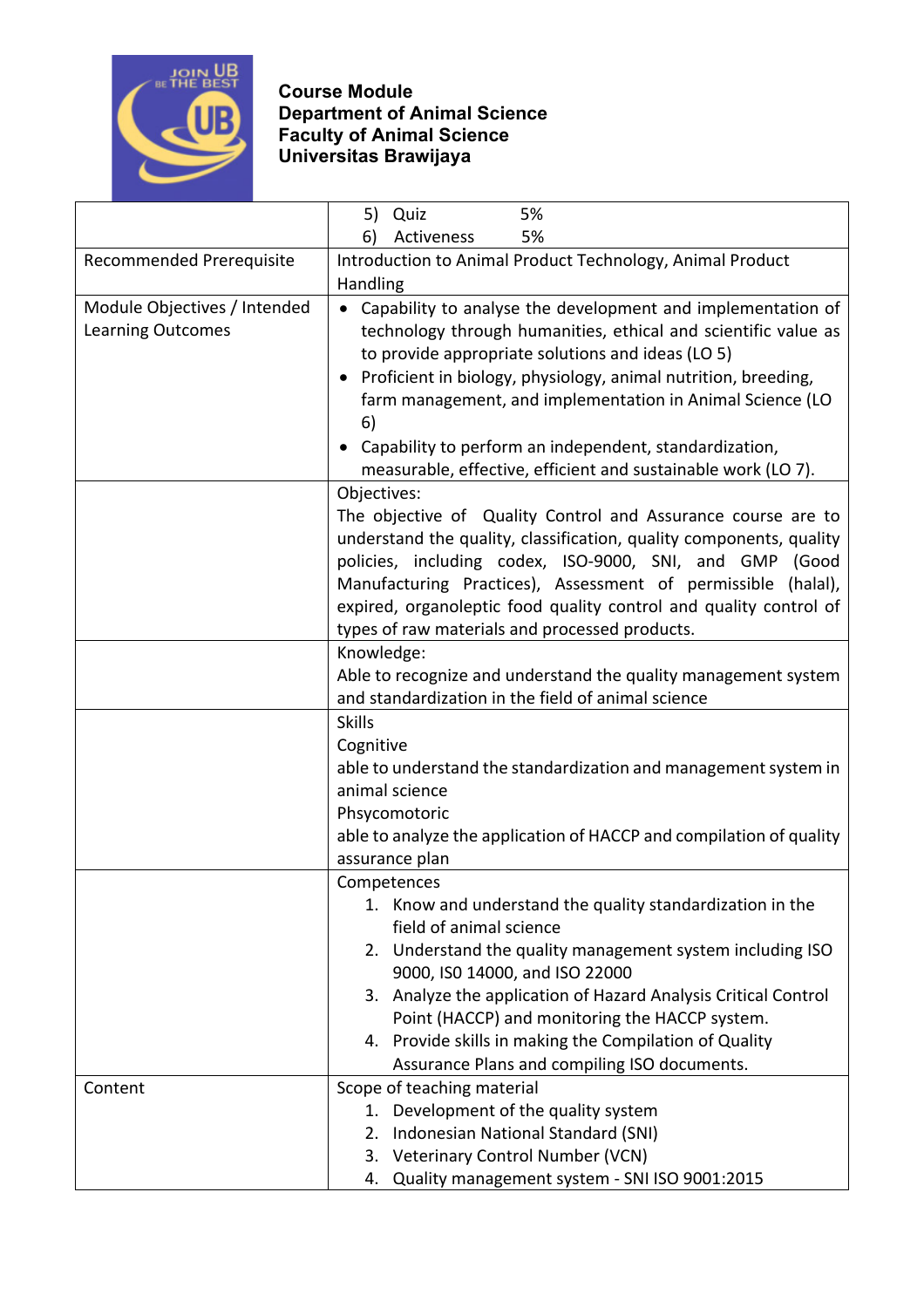

|                                                                          | 5. Environmental management system - ISO 14000                                                                                                                                                                                                                                                                                                                                                                                                                                                                                                                                                                                                                                                                                                                                                                                                                                                                                                      |
|--------------------------------------------------------------------------|-----------------------------------------------------------------------------------------------------------------------------------------------------------------------------------------------------------------------------------------------------------------------------------------------------------------------------------------------------------------------------------------------------------------------------------------------------------------------------------------------------------------------------------------------------------------------------------------------------------------------------------------------------------------------------------------------------------------------------------------------------------------------------------------------------------------------------------------------------------------------------------------------------------------------------------------------------|
|                                                                          | Food safety management system - ISO 22000<br>6.                                                                                                                                                                                                                                                                                                                                                                                                                                                                                                                                                                                                                                                                                                                                                                                                                                                                                                     |
|                                                                          | Permissible (halal) product guarantee system<br>7.                                                                                                                                                                                                                                                                                                                                                                                                                                                                                                                                                                                                                                                                                                                                                                                                                                                                                                  |
|                                                                          | Determining the shelf life<br>8.                                                                                                                                                                                                                                                                                                                                                                                                                                                                                                                                                                                                                                                                                                                                                                                                                                                                                                                    |
| <b>Study and Examination</b><br>Requirements and Forms of<br>Examination | Examination requirements: A minimum attendance of 80% to<br>$\overline{\phantom{0}}$<br>take the Final Exam<br>The forms of the test: Multiple Choices/Essay/Group                                                                                                                                                                                                                                                                                                                                                                                                                                                                                                                                                                                                                                                                                                                                                                                  |
|                                                                          | The final score component:<br>1) Midterm Exam 25%<br>2)<br>Final Exam<br>25%<br>Practicum<br>3)<br>25%<br>4) Assignments<br>15%<br>5%<br>5) Quiz<br>6)<br>Activeness<br>5%<br>$A:80 <$ Final Score $\leq 100$<br>$B+$ : 75 < Final Score $\leq 80$<br>$B:69 <$ Final Score $\leq 75$<br>$C+$ : 60 < Final Score $\leq 69$<br>$C: 55 <$ Final Score $\leq 60$<br>$D: 50 <$ Final Score $\leq 55$<br>$D+$ : 44 < Final Score $\leq$ 50<br>$E: 0 <$ Final Score $\leq 44$                                                                                                                                                                                                                                                                                                                                                                                                                                                                              |
| Media Employed                                                           | Projector and screens, Zoom application, VLM, Google Classroom,<br>e-book, WA Group                                                                                                                                                                                                                                                                                                                                                                                                                                                                                                                                                                                                                                                                                                                                                                                                                                                                 |
| <b>Reading List</b>                                                      | British Retail Consortium (BRC) Global Standard for Food<br>1.<br>Safety: Issue 5. TSO. Norwich, United Kingdom.<br>2. Mudambi, S.R., S.M. Rao and M.V. Rajagopal. 2006. Food<br>Science. New Age International Publishers. Newdelhi.<br>Toldra, F. 215. Handbook of Fermented Meat and Poultry.<br>3.<br>2nd Ed. Wiley Blackwell. UK.<br>Arvanitoyannis, I.S., 2009. HACCP and ISO 22000 Application<br>4.<br>to Food of Animal Origin. First Edition. Wiley Blackwell. USA<br>Pieternel A. Luning, W. J. Marcelis, W. M. F. Jongen. 2002.<br>5.<br>Food Quality Management: A Techno-managerial Approach.<br>Wageningen Academic Publishers, 2002 - 323 page.<br>Dhanasekharan Natarajan. 2017. ISO 9001 Quality<br>6.<br>Management Systems (Management and Industrial<br>Engineering) 1st ed. 2017 Edition Springer.<br>Bizmanualz. 2008. ISO 22000 Standard Procedures for Food<br>7.<br>Safety Management Systems. Bizmanualz, Inc. 392 page. |